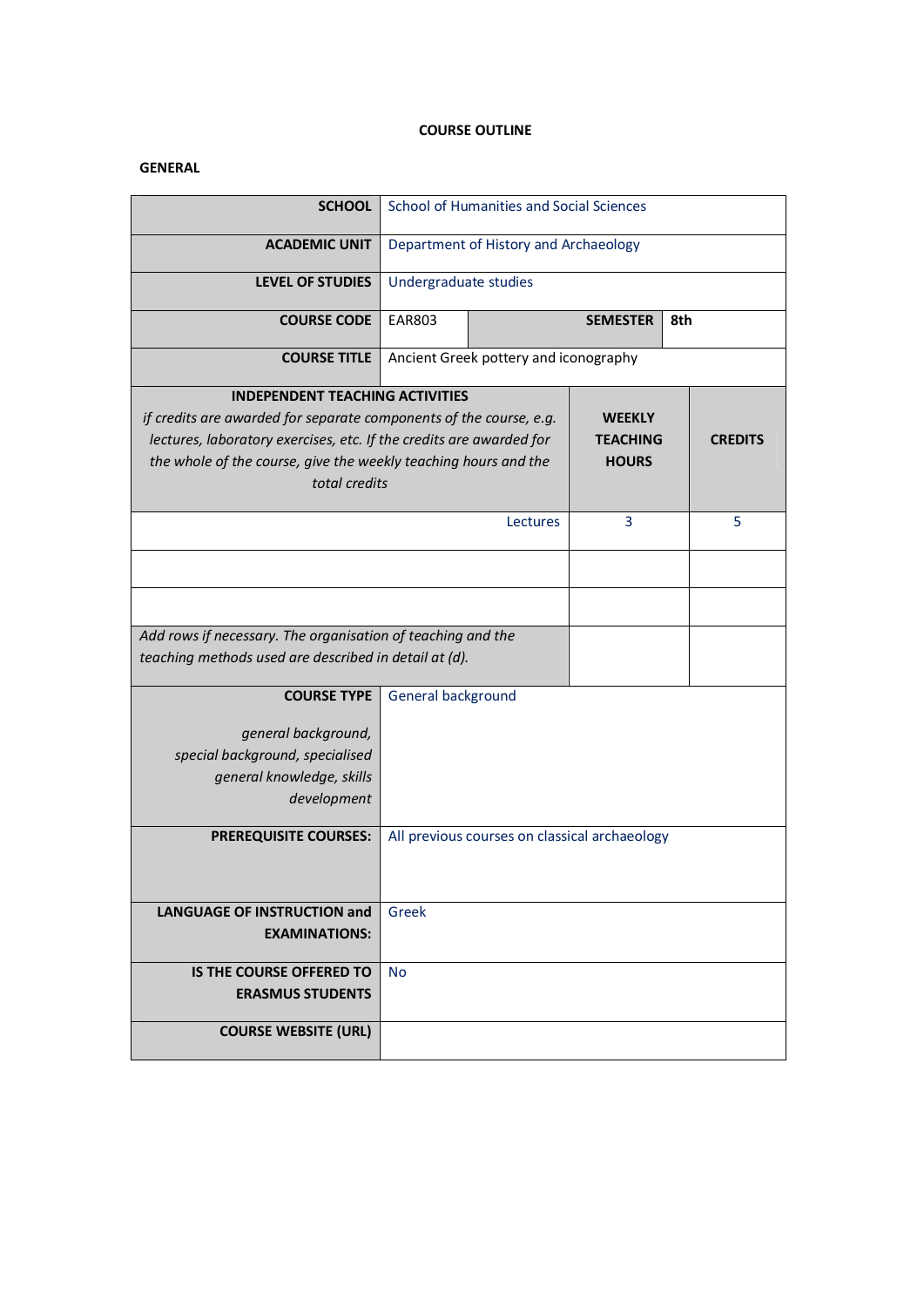### **LEARNING OUTCOMES**

### **Learning outcomes**

*The course learning outcomes, specific knowledge, skills and competences of an appropriate level, which the students will acquire with the successful completion of the course are described. Consult Appendix A* 

- · *Description of the level of learning outcomes for each qualifications cycle, according to the Qualifications Framework of the European Higher Education Area*
- · *Descriptors for Levels 6, 7 & 8 of the European Qualifications Framework for Lifelong Learning and Appendix B*
- · *Guidelines for writing Learning Outcomes*

Lectures deal with one of the most important categories of ancient Greek art, pottery with its decoration. The chronological span is wide, from the early 1st millennium BC to its end. Scope of the course is to offer students all evolution phases of the pottery, shapes, decorative patterns and iconographic themes.

After the completions of the lectures the student will be able to distinguish shapes, to date the vases according to their stylistic features, and to recognize their iconography.

### **General Competences**

*Taking into consideration the general competences that the degree-holder must acquire (as these appear in the Diploma Supplement and appear below), at which of the following does the course aim?*

| Search for, analysis and synthesis of data and<br>information, with the use of the necessary | Project planning and management                                                             |  |
|----------------------------------------------------------------------------------------------|---------------------------------------------------------------------------------------------|--|
| technology                                                                                   | Respect for difference and multiculturalism                                                 |  |
| Adapting to new situations                                                                   | Respect for the natural environment                                                         |  |
| Decision-making                                                                              | Showing social, professional and ethical<br>responsibility and sensitivity to gender issues |  |
| Working independently                                                                        | Criticism and self-criticism                                                                |  |
| Team work                                                                                    | Production of free, creative and inductive thinking                                         |  |
| Working in an international environment                                                      |                                                                                             |  |
| Working in an interdisciplinary environment                                                  | <br>Others                                                                                  |  |
| Production of new research ideas                                                             |                                                                                             |  |
|                                                                                              | .                                                                                           |  |

Working in an interdisciplinary environment

Search for, analysis and synthesis of data and information, with the use of the necessary technology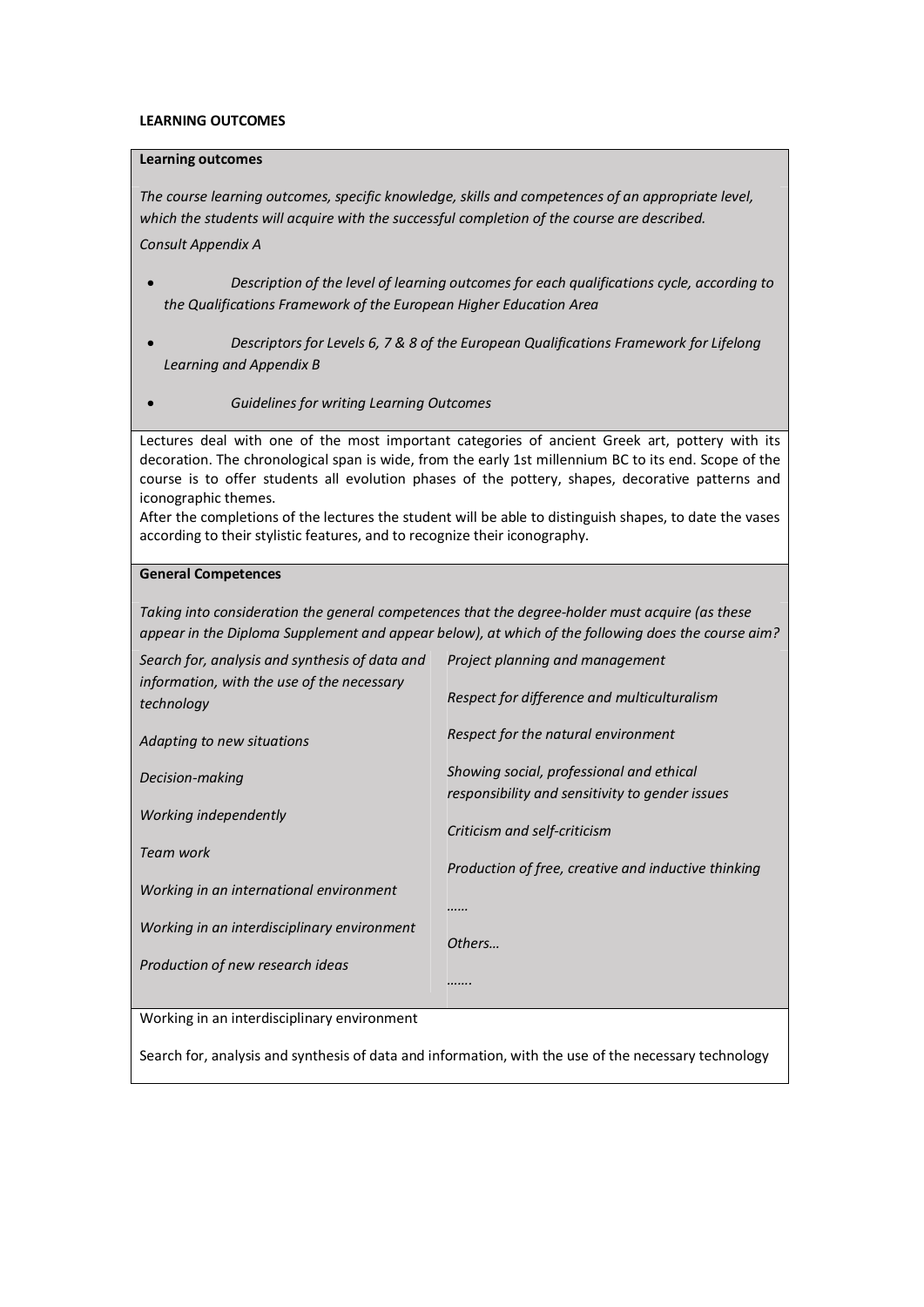# **SYLLABUS**

| Shapes of vases     |  |  |
|---------------------|--|--|
| Painting techniques |  |  |
| Iconographic cycles |  |  |
| Vases and commerce  |  |  |
|                     |  |  |

## **TEACHING and LEARNING METHODS - EVALUATION**

| <b>DELIVERY</b><br>Face-to-face, Distance learning, etc.                                   | Face to face in the classroom                 |                   |
|--------------------------------------------------------------------------------------------|-----------------------------------------------|-------------------|
|                                                                                            |                                               |                   |
| <b>USE OF INFORMATION AND</b>                                                              | <b>Powerpoint and use of eclass</b>           |                   |
| <b>COMMUNICATIONS TECHNOLOGY</b>                                                           |                                               |                   |
| Use of ICT in teaching, laboratory                                                         |                                               |                   |
| education, communication with                                                              |                                               |                   |
| students                                                                                   |                                               |                   |
| <b>TEACHING METHODS</b>                                                                    | <b>Activity</b>                               | Semester workload |
| The manner and methods of teaching<br>are described in detail.                             | Lectures                                      | 50                |
| laboratory<br>Lectures,<br>seminars,                                                       | Study of the bibliography                     | 50                |
| practice, fieldwork, study and analysis                                                    | Analysis of the bibliography                  | 25                |
| of bibliography, tutorials, placements,<br>clinical<br>practice,<br>workshop,<br>art       |                                               |                   |
| educational<br><i>interactive</i><br>teaching,<br>visits, project, essay writing, artistic |                                               |                   |
| creativity, etc.                                                                           |                                               |                   |
|                                                                                            |                                               |                   |
| The student's study hours for each<br>learning activity are given as well as               |                                               |                   |
| the hours of non-directed study<br>according to the principles of the                      |                                               |                   |
| ECTS                                                                                       | Course total                                  | 125               |
| <b>STUDENT PERFORMANCE</b>                                                                 | Evaluation in Greek with open-ended questions |                   |
| <b>EVALUATION</b>                                                                          |                                               |                   |
| Description<br>evaluation<br>οf<br>the<br>procedure                                        |                                               |                   |
| Language of evaluation, methods of<br>evaluation, summative or conclusive,                 |                                               |                   |
| multiple choice questionnaires, short-                                                     |                                               |                   |
| questions,<br>open-ended<br>answer<br>questions, problem solving, written                  |                                               |                   |
| work, essay/report, oral examination,<br>public presentation, laboratory work,             |                                               |                   |